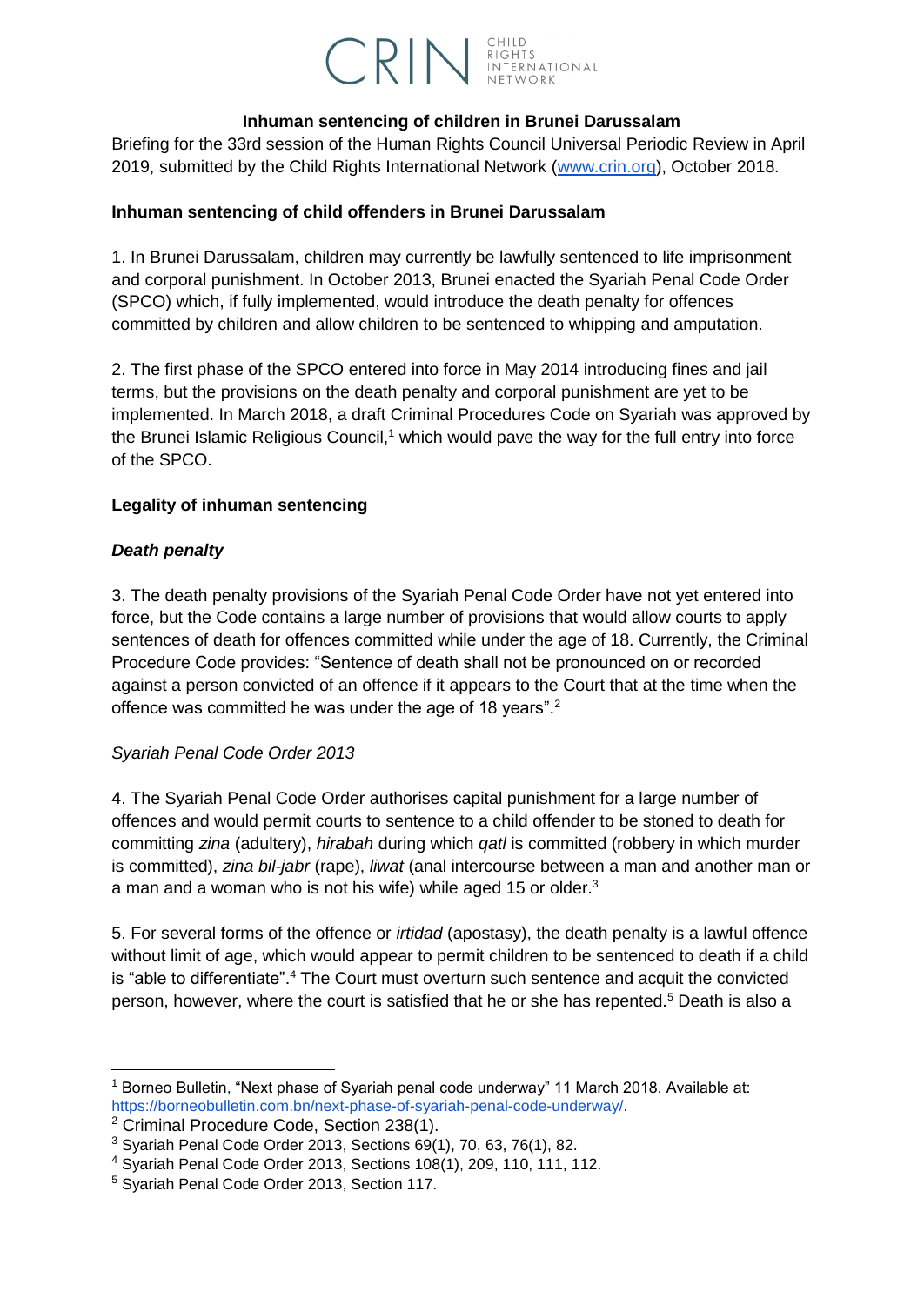lawful penalty for a number of *qisas* (retaliation) offences, including various forms of *qatl* (murder).<sup>6</sup>

# *Corporal punishment*

6. The Penal Code Order provides for whipping as a sentence for a wide range of offences. Other laws providing for punishment of whipping include the Children Order 2000, the Intoxicating Substances Act 1992, the Arms and Explosives Act 1927 and the Rules 1928, the Misuse of Drugs Act 1978, the Public Order Act 1983, the Kidnapping Act 1992 and the Women and Girls Protection Act 1972.

# *Syariah Penal Code Order 2013*

7. The Syariah Penal Code Order 2013 prescribes corporal punishment for males and females, including children, for Syariah and related offences. At the time of writing, these provisions had not yet entered into force. In a statement made on 30 April 2014, the Sultan of Brunei announced that the corporal punishment provisions of this Code would enter into force as part of a "second phase" of implementation, though he did not set a date for when this would take place. $7$ 

8. If the Code fully entered into force, amputation of the right hand would be lawful for *sariqah* (theft) and amputation of the left foot would be lawful for a second conviction for theft. $8$  These penalties are prohibited for offenders under the age of 15. $9$  Amputation would also a lawful penalty for *hirabah* (piracy / robbery), including for children from the age of 15. Whipping would be permitted for a large number of offences, including for children under the age of 15.<sup>10</sup> *Zina* (sexual intercourse outside marriage) would be punishable by stoning, but children under the age of 15 or those who have not reached puberty would be punished with whipping and detention in a rehabilitation centre.<sup>11</sup>

# *Life imprisonment*

-

9. Children under the age of 18 may be sentenced to "detention at the pleasure of His Majesty the Sultan and Yang di-Pertuan", an indeterminate sentence that may extend for the rest of a person's life.

10. Where a child or young person is convicted of murder, culpable homicide not amounting to murder, attempted murder or of voluntarily causing grievous hurt, and the court considers that none of the other measures by which the case may legally be dealt with is suitable, it may sentence him or her to detention "in such place and on such conditions as His Majesty the Sultan and Yang Di-Pertuan may direct".<sup>12</sup> Such sentences must be reviewed at least once a year, when "His Majesty the Sultan and Yang Di-Pertuan may thereupon order him to

<sup>6</sup> Syariah Penal Code Order, Sections 126(1), 128, 151, and 155(1).

<sup>7</sup> See BBC, "Tough Islamic Penal Code introduced", 30 April 2014.

<sup>8</sup> Syariah Penal Code, Section 55(1).

<sup>&</sup>lt;sup>9</sup> Syariah Penal Code, Section 56(b).

<sup>10</sup> Syariah Penal Code, Sections 63, 65, 66 and 69.

<sup>&</sup>lt;sup>11</sup> Syariah Penal Code, Sections 70, 72, 74 and 79.

<sup>&</sup>lt;sup>12</sup> Children and Young Persons Order, Section 45(2).